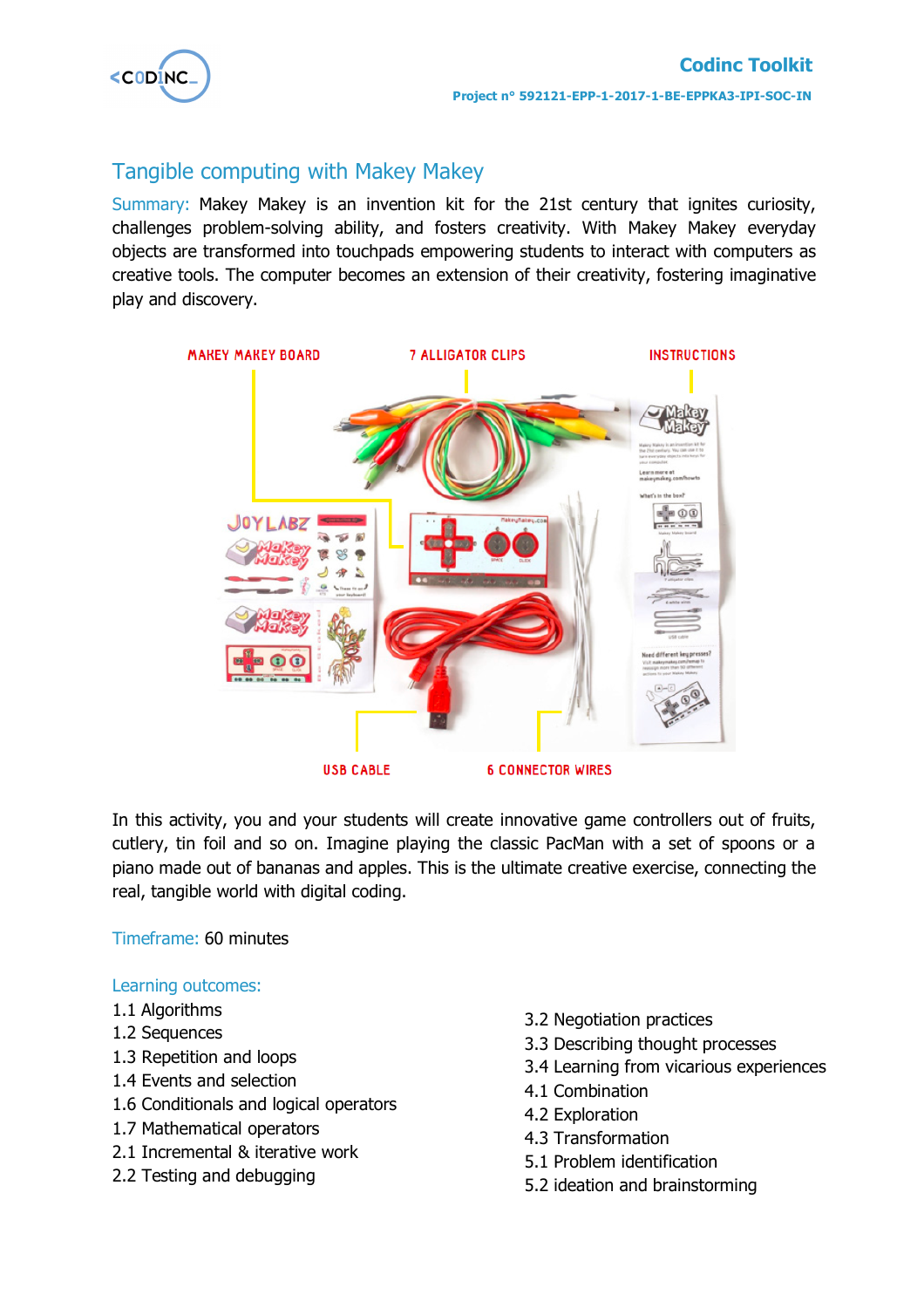

- 2.3 Reusing and Remixing
- 2.4 Abstraction
- 2.5 Modularization
- 2.4 Information: collection & management
- 3.1 Working together

5.3 Implementation 5.4 Evaluation & reflection 5.5 Iteration

# Implementation:

# Introduction:

You can introduce the MakeyMakey controller with a short video showing its possibilities, or with a small example performance. You can find a clear, well explained video on YouTube by following this link: http://bit.ly/intro-makey

The other way to introduce the MakeyMakey, is by connecting it to a computer through USB, running a Scratch algorithm that makes a sound whenever you press a button. Connect the ground cable to the Makey Makey (explained in Worksheet 4) and also a cable to the spacebar slot. Make sure the volume is turned up.

You, the teacher, hold the ground cable, while a student takes hold of the spacebar cable. All the students and you make a circle, holding hands except the last person (who is holding the cable). Have the two students -that are not holding hands- high five each other. A sound will ring on the computer. Have them try high fiving at different points in the circle.

# Testing games with the Makey Makey

Set up your computers, each with a (different) app on it that is compatible with the Makey Makey. You can also use retro games, that you can find online, such as PacMan or Super Mario, or most Scratch games.

With each computer, there is a Makey Makey set (not yet connected), an instruction sheet on how to connect it and some objects that conduct electricity.

The students split up, spreading out across the different computers, so they can set up the Makey Makey devices and test the first game or application. After about 15 minutes, they rotate to the next game. From now on, every 10 minutes, they move up again one activity.